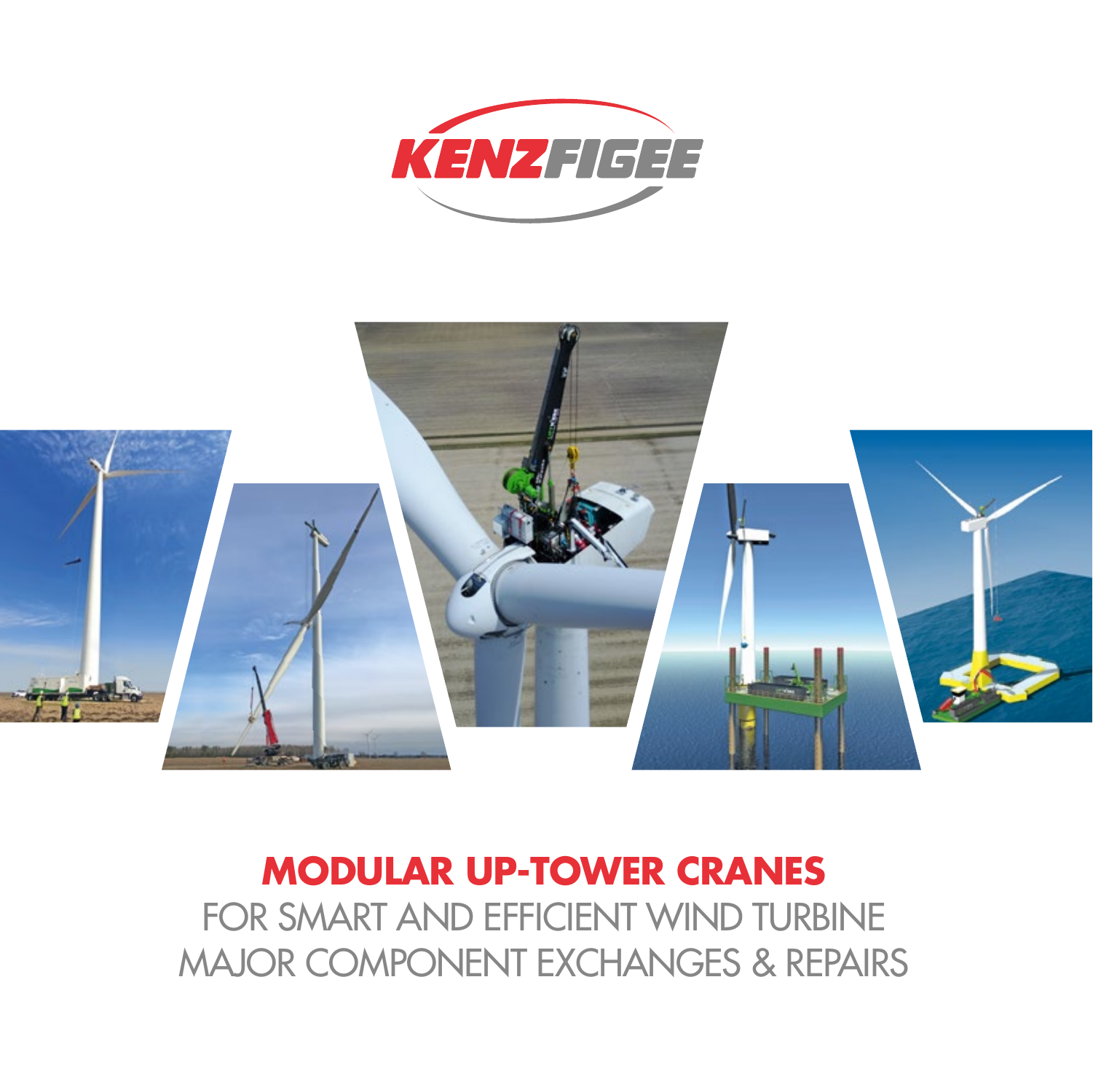KENZFIGEE IS A SPECIALIST SUPPLIER OF LIFTING, HOISTING EQUIPMENT AND SERVICES. SINCE ITS ESTABLISHMENT IN 1836, WE HAVE BUILT MORE THAN 4,500 CRANES, ENGINEERED TO THE SPECIFIC NEEDS OF THE MARINE, OFFSHORE AND WIND ENERGY INDUSTRIES.

一

We innovate side by side with our clients, taking their operational efficiency to new heights. This resulted in the launch of new crane technology for wind turbine maintenance in 2019. Not only new heights but also the application or environment in which they operate are exactly the challenges to meet in terms of risk, cost and time.

KenzFigee has developed an ingenious modular crane range to facilitate major component repairs in on- and offshore wind turbine nacelles of any type or brand. New crane technology to lower O&M costs and decreasing the window of maintenance activities by enabling safe operations at wind speeds up to 12m/s average wind speeds and 18m/s gust winds without the need for civil works.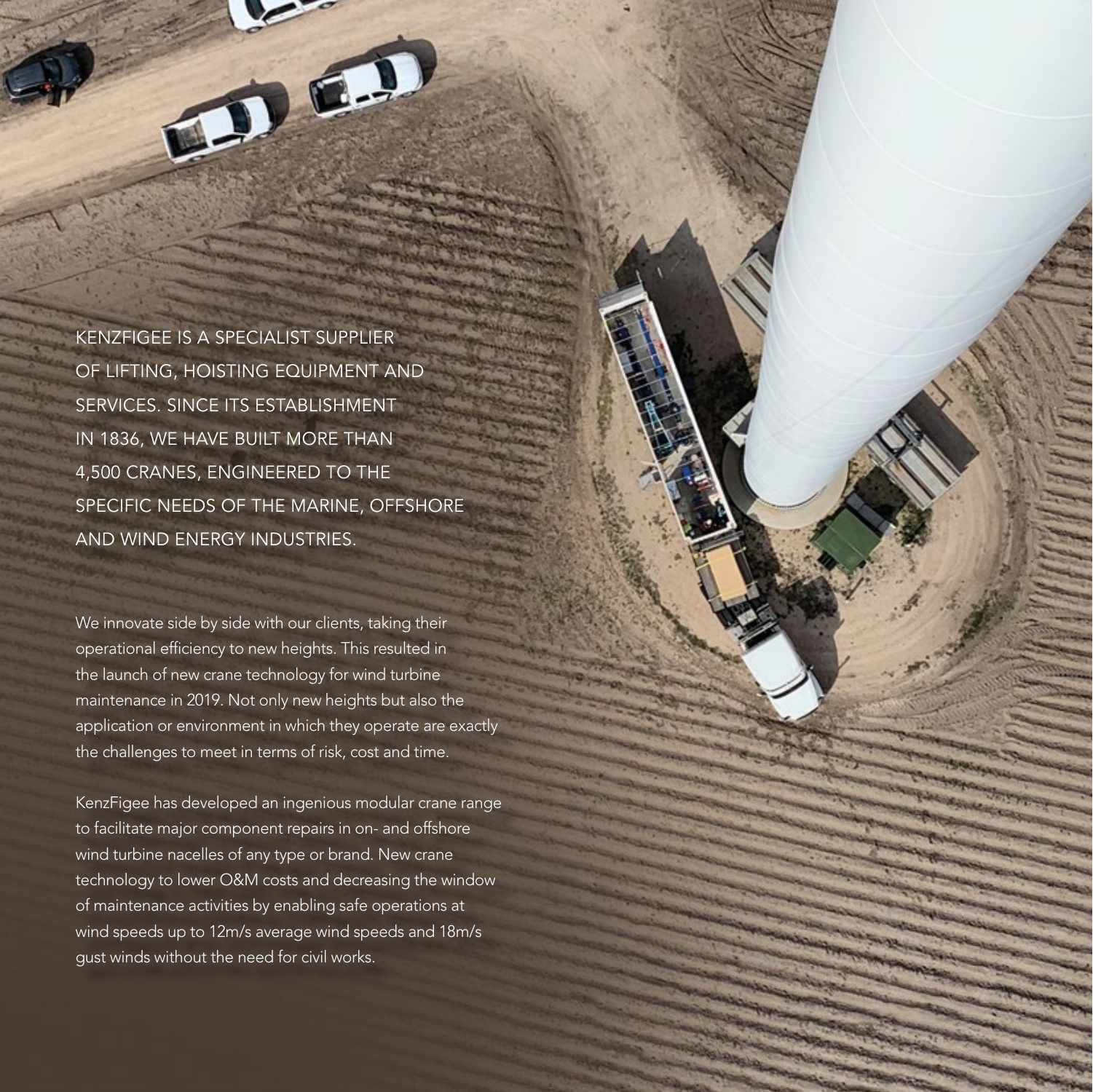## **ADVANTAGES NEW CRANE TECHNOLOGY**

FOR ANY TYPE OR BRAND WIND TURBINE IN ON- OR OFFSHORE **APPLICATION** 

THE KENZFIGEE RANGE OF UP-TOWER CRANES FOR WIND TURBINE MAINTENANCE HAS BEEN SPECIFICALLY DESIGNED TO BE PLACED TEMPORARILY ON TOP OF WIND TURBINES, FOR MAJOR COMPONENT EXCHANGE IN A WIND TURBINE NACELLE.

KENZFIGEE UNDERSTANDS THAT CLIENT NEEDS VARY AND IS STAFFED WITH AN ENGINEERING TEAM WITH A LONG TRACK RECORD OF DESIGNING OR MODIFYING DESIGNS ABLE TO TRANSLATE ANY PREFERENCES OR WISHES TO SPECIFIC APPLICATIONS.

BESIDES DRIVING DOWN OVERALL COSTS OF MAJOR MAINTENANCE AND DECREASING THE WINDOW OF MAINTENANCE, OUR CRANES OFFER MANY BENEFITS:

### **SAFE OPERATIONS**

- minimal lifting & working ground area
- by eliminating ground stability issues
- overload protection system
- emergency lowering system
- safety limitation of slewing areas
- structurally bolted to the turbine

### **LOW MOBILIZATION COSTS**

- cranes are compact and containerized
- easy to install and remove
- no road permits or civil work needed
- no mobile cranes needed on the ground
- no need for large support vessels offshore

### **BROAD ENVIRONMENTAL CONTROL CONDITIONS**

- suitable for harsh offshore environment
- high operable wind speeds of up to 12 m/s average and 18 m/s gust winds
- superior precision during component exchanges, compared to traditional cranes
- yawing during installation, exchange and dismantling operation

### **SMALL GROUND FOOTPRINT**

- compact & containerized
- no crop damages
- container and equipment positioned immediately next to the wind turbine
- minimal crane hardstand area

#### **REDUCTION OF 75% OVERALL CARBON FOOTPRINT**

- less (de)mobilization equipment
- fully electric operation up-tower cranes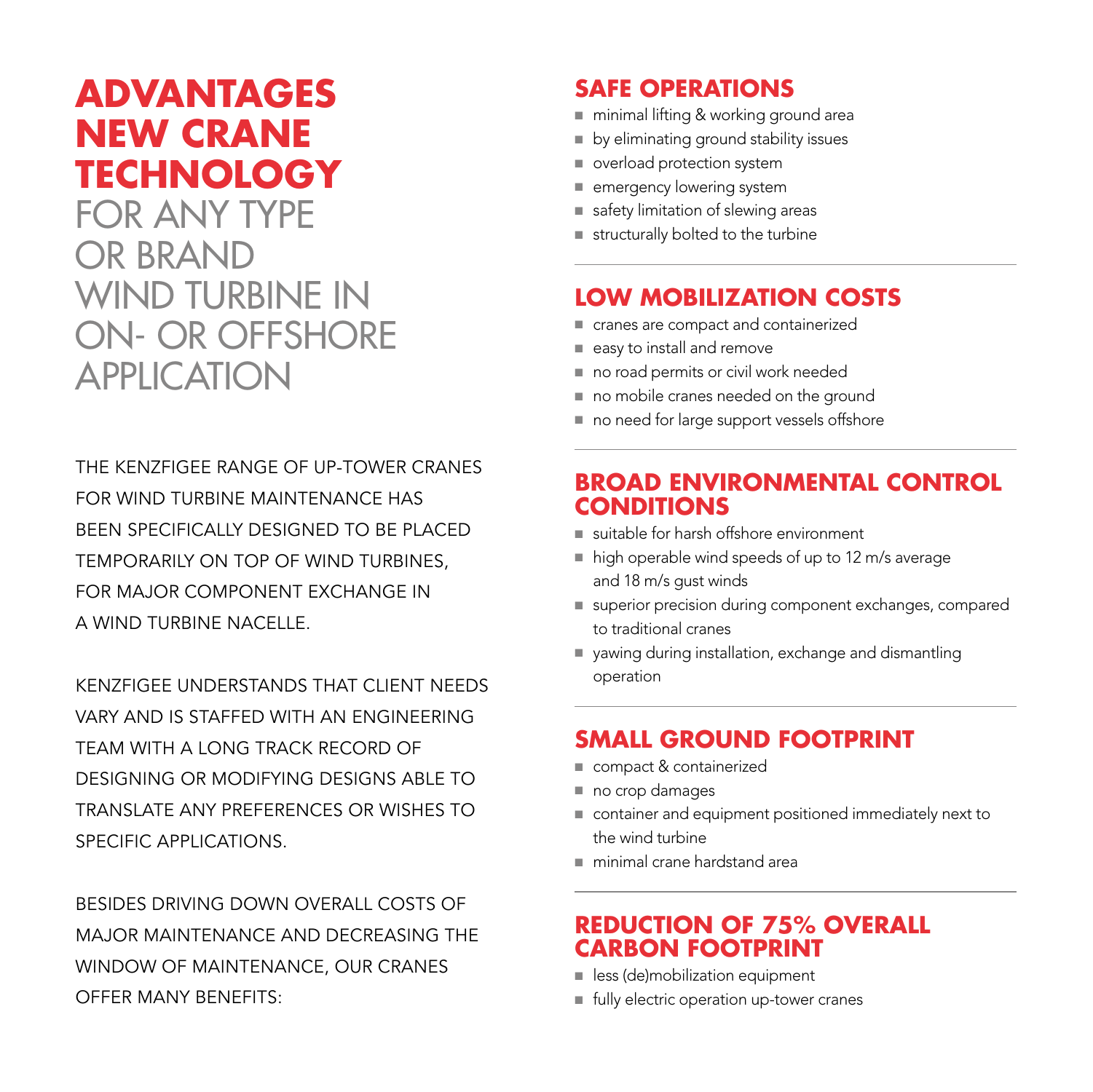## **THE WAY OUR ALTERNATIVE LIFTING SOLUTION WORKS** WITHOUT THE NEED OF MOBILE CRANES OR OFFSHORE VESSELS

















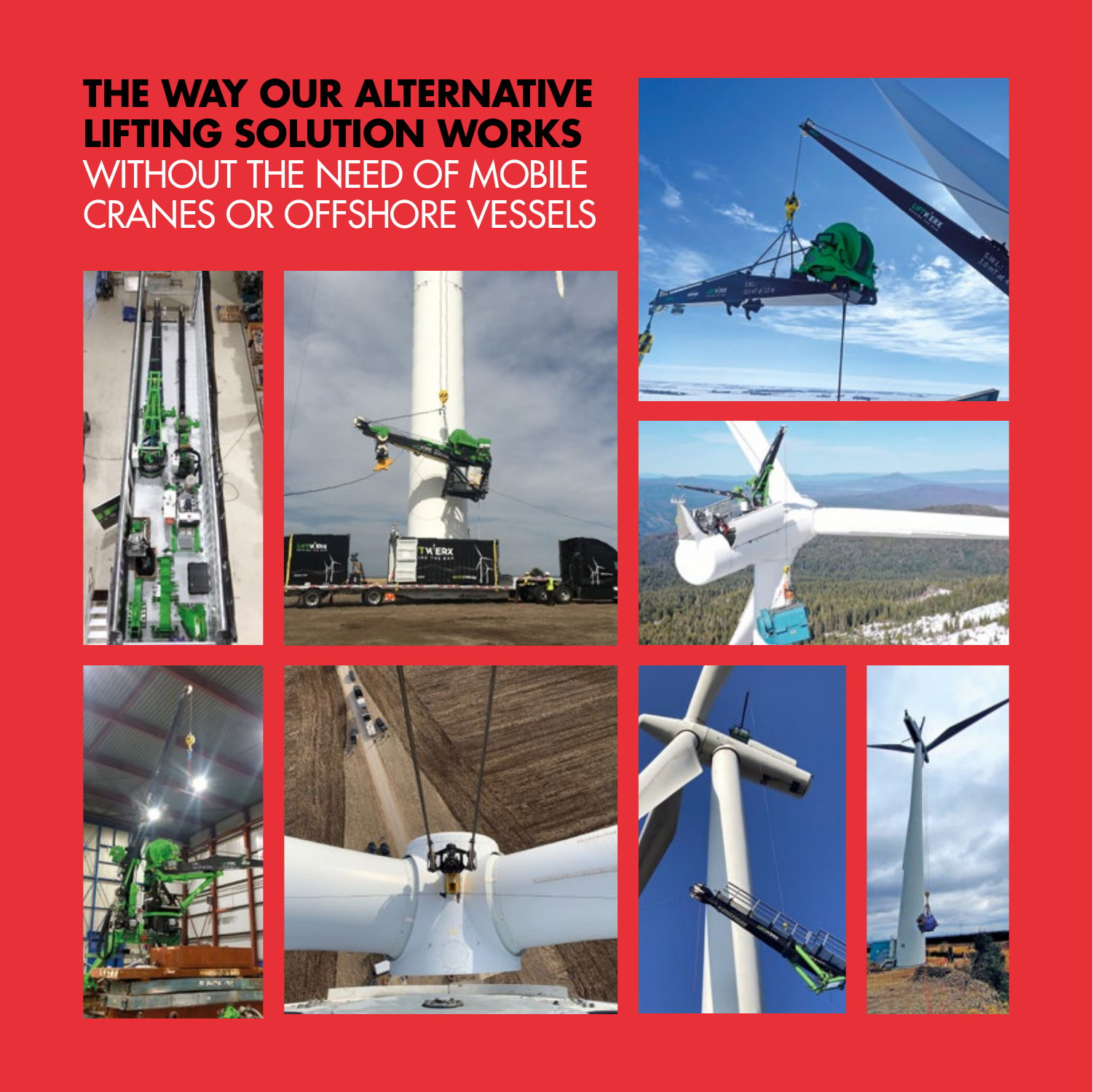## **CAPACITY OVERVIEW**  MAJOR COMPONENT EXCHANGE CAPABILITIES USING UP-TOWER CRANES

DEPENDING ON THE NATURE OF THE MAINTENANCE OPERATION, DIFFERENT CRANE TYPES AND CAPACITIES MAY BE DEPLOYED. EVERY CRANE TYPE IS CAPABLE OF HOISTING THE NEXT CATEGORY UP FOR INSTALLATION.

|      |           |                   |                 |          |            | $\overline{\mathsf{v}}$ သု<br><b>UNDER CONSTRUCTION</b><br>available late 2022 |
|------|-----------|-------------------|-----------------|----------|------------|--------------------------------------------------------------------------------|
|      | TeleHook™ | <b>Heli-Hook™</b> | GenHook™ LT     | GenHook™ | RotorHook™ | BoxHook™                                                                       |
| cing | 0.75t     | 3t                | 10 <sub>t</sub> | 30t      | 70t        | 85-100t                                                                        |

| <b>Safe Working</b><br>Load                   | 0.75t                                                                                                                                                                                                           | 3 <sub>t</sub>                                                                                                             | 10 <sub>t</sub>                                       | 30 <sub>t</sub>                                                                                                         | 70 <sub>t</sub>                    | 85-100t                                                               |
|-----------------------------------------------|-----------------------------------------------------------------------------------------------------------------------------------------------------------------------------------------------------------------|----------------------------------------------------------------------------------------------------------------------------|-------------------------------------------------------|-------------------------------------------------------------------------------------------------------------------------|------------------------------------|-----------------------------------------------------------------------|
| <b>Transport</b>                              | $1x 20$ ft ISO                                                                                                                                                                                                  | $1x 20$ ft ISO                                                                                                             | $1x$ 40ft ISO                                         | $1x$ 40ft ISO                                                                                                           | $2x 40$ ft ISO                     | $2x 40$ ft ISO                                                        |
| <b>Assist</b><br>crane for<br>installation of | Heli-Hook™                                                                                                                                                                                                      | GenHook™ and<br>GenHook™ LT                                                                                                |                                                       | RotorHook™                                                                                                              |                                    |                                                                       |
| <b>Examples</b><br>of lifts                   | Yaw drive, roof<br>panel                                                                                                                                                                                        | IMS shaft, gearbox<br>components                                                                                           | Generators, trans-<br>formers and small<br>components | Gearbox, blade,<br>generator, blade<br>bearing                                                                          | Rotor, main shaft,<br>main bearing | Complete rotor<br>assemblies, gear-<br>boxes in 4+MW<br>turbine range |
|                                               | The TeleHook™<br>can be used for<br>up-tower hoisting<br>and installation<br>of the larger Heli-<br>Hook™ crane<br>The TeleHook™<br>can normally be<br>placed up-tower<br>using the nacelle's<br>internal hoist | The Heli-Hook™<br>can be used for<br>up-tower hoisting<br>and installation<br>of the larger<br>GenHook™ LT<br>and GenHook™ |                                                       | The GenHook™<br>can be used for<br>up-tower hoisting<br>and installation<br>of the larger<br>RotorHook™<br>and BoxHook™ |                                    |                                                                       |